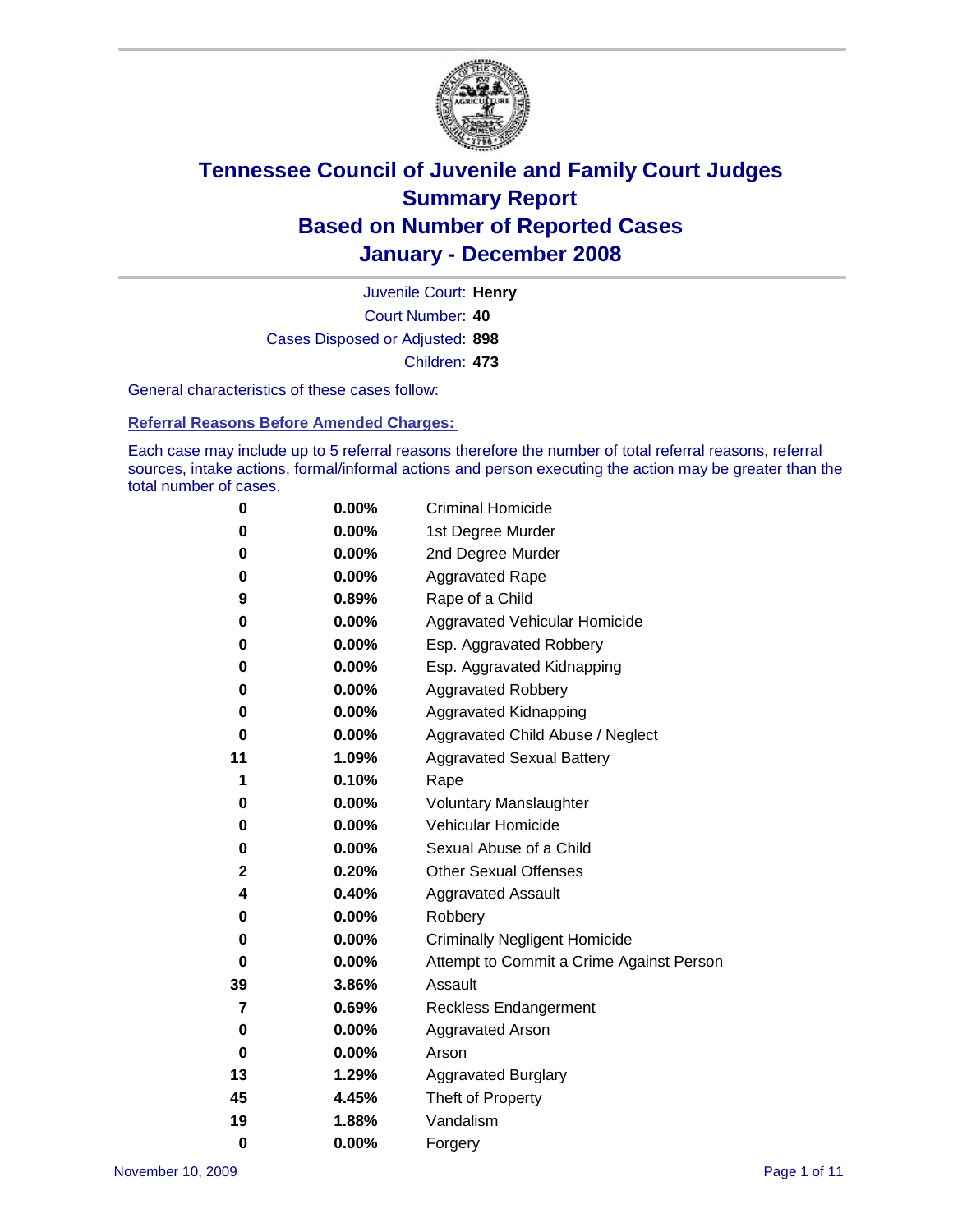

Court Number: **40** Juvenile Court: **Henry** Cases Disposed or Adjusted: **898** Children: **473**

#### **Referral Reasons Before Amended Charges:**

Each case may include up to 5 referral reasons therefore the number of total referral reasons, referral sources, intake actions, formal/informal actions and person executing the action may be greater than the total number of cases.

| 0            | 0.00% | <b>Worthless Checks</b>                                     |
|--------------|-------|-------------------------------------------------------------|
| 0            | 0.00% | Illegal Possession / Fraudulent Use of Credit / Debit Cards |
| 4            | 0.40% | <b>Burglary</b>                                             |
| 1            | 0.10% | Unauthorized Use of a Vehicle                               |
| 0            | 0.00% | <b>Cruelty to Animals</b>                                   |
| 0            | 0.00% | Sale of Controlled Substances                               |
| 14           | 1.38% | <b>Other Drug Offenses</b>                                  |
| 47           | 4.65% | Possession of Controlled Substances                         |
| 0            | 0.00% | <b>Criminal Attempt</b>                                     |
| 0            | 0.00% | Carrying Weapons on School Property                         |
| 4            | 0.40% | Unlawful Carrying / Possession of a Weapon                  |
| 2            | 0.20% | <b>Evading Arrest</b>                                       |
| 0            | 0.00% | Escape                                                      |
| 3            | 0.30% | Driving Under Influence (DUI)                               |
| 50           | 4.95% | Possession / Consumption of Alcohol                         |
| $\mathbf{2}$ | 0.20% | Resisting Stop, Frisk, Halt, Arrest or Search               |
| 0            | 0.00% | <b>Aggravated Criminal Trespass</b>                         |
| 3            | 0.30% | Harassment                                                  |
| 1            | 0.10% | Failure to Appear                                           |
| 3            | 0.30% | Filing a False Police Report                                |
| 3            | 0.30% | Criminal Impersonation                                      |
| 28           | 2.77% | <b>Disorderly Conduct</b>                                   |
| 3            | 0.30% | <b>Criminal Trespass</b>                                    |
| 1            | 0.10% | <b>Public Intoxication</b>                                  |
| 2            | 0.20% | Gambling                                                    |
| 81           | 8.01% | Traffic                                                     |
| 0            | 0.00% | <b>Local Ordinances</b>                                     |
| 1            | 0.10% | Violation of Wildlife Regulations                           |
| 19           | 1.88% | Contempt of Court                                           |
| 71           | 7.02% | Violation of Probation                                      |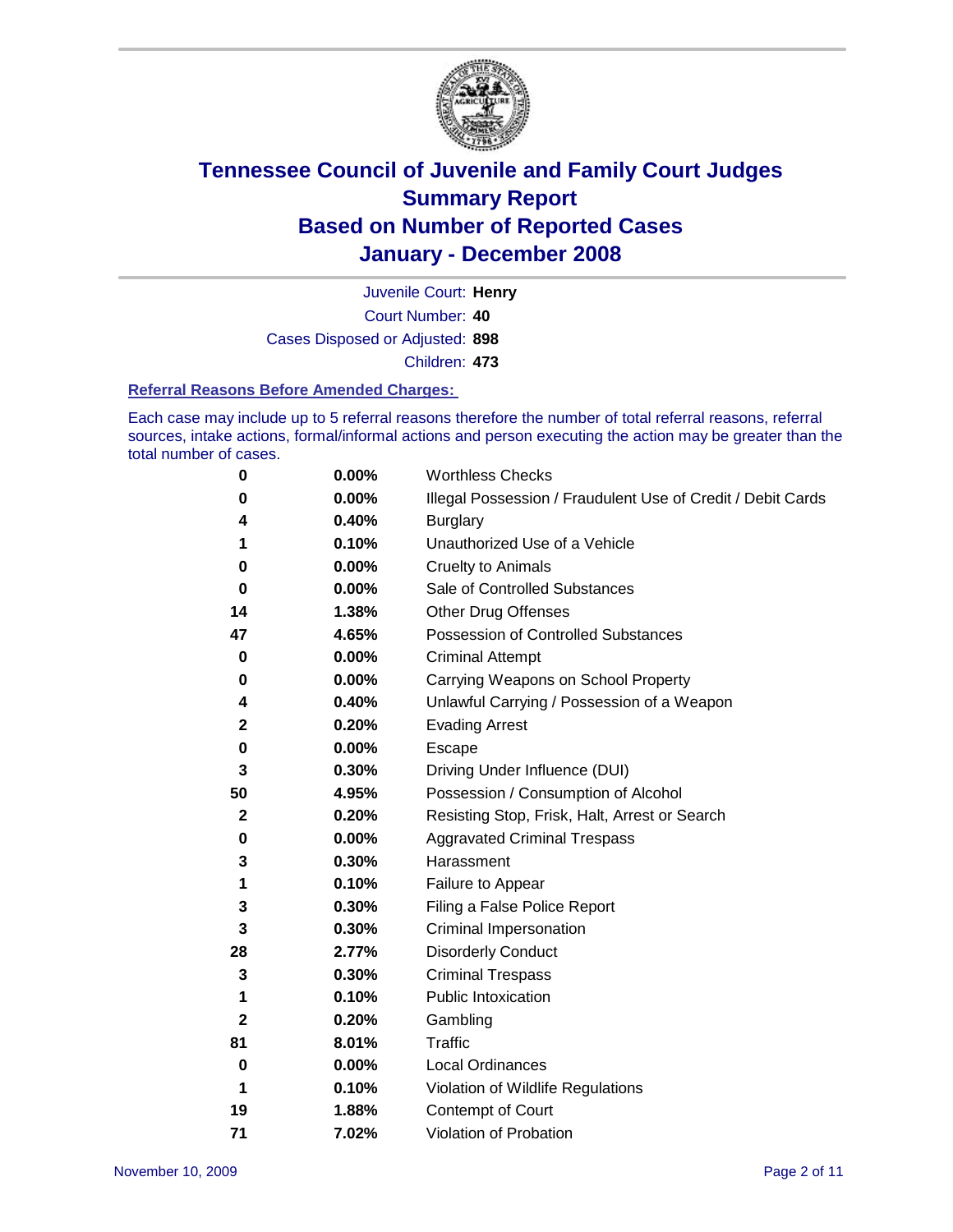

Court Number: **40** Juvenile Court: **Henry** Cases Disposed or Adjusted: **898** Children: **473**

#### **Referral Reasons Before Amended Charges:**

Each case may include up to 5 referral reasons therefore the number of total referral reasons, referral sources, intake actions, formal/informal actions and person executing the action may be greater than the total number of cases.

| 0        | 0.00%    | Violation of Aftercare                 |
|----------|----------|----------------------------------------|
| 13       | 1.29%    | <b>Unruly Behavior</b>                 |
| 95       | 9.40%    | Truancy                                |
| 18       | 1.78%    | In-State Runaway                       |
| $\bf{0}$ | $0.00\%$ | Out-of-State Runaway                   |
| 10       | 0.99%    | Possession of Tobacco Products         |
| $\bf{0}$ | $0.00\%$ | Violation of a Valid Court Order       |
| 28       | 2.77%    | Violation of Curfew                    |
| 0        | $0.00\%$ | Sexually Abused Child                  |
| $\bf{0}$ | $0.00\%$ | <b>Physically Abused Child</b>         |
| 204      | 20.18%   | Dependency / Neglect                   |
| 1        | 0.10%    | <b>Termination of Parental Rights</b>  |
| 19       | 1.88%    | <b>Violation of Pretrial Diversion</b> |
| 1        | 0.10%    | Violation of Informal Adjustment       |
| 80       | 7.91%    | <b>Judicial Review</b>                 |
| 3        | 0.30%    | <b>Administrative Review</b>           |
| 1        | 0.10%    | <b>Foster Care Review</b>              |
| 11       | 1.09%    | Custody                                |
| 3        | 0.30%    | Visitation                             |
| 3        | 0.30%    | Paternity / Legitimation               |
| 0        | $0.00\%$ | <b>Child Support</b>                   |
| 0        | $0.00\%$ | <b>Request for Medical Treatment</b>   |
| 0        | 0.00%    | <b>Consent to Marry</b>                |
| 28       | 2.77%    | Other                                  |
| 1,011    | 100.00%  | <b>Total Referrals</b>                 |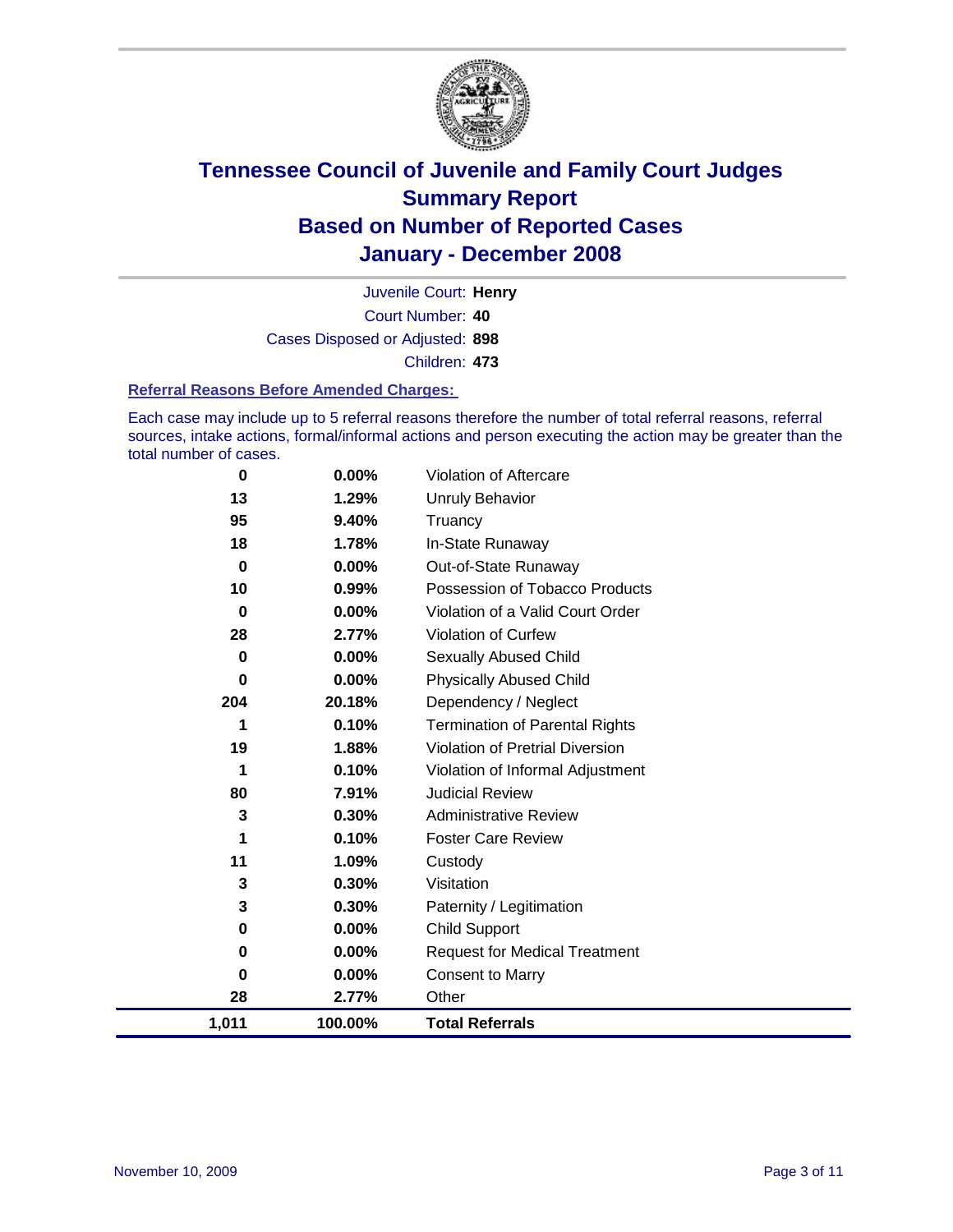

| Juvenile Court: Henry           |  |
|---------------------------------|--|
| Court Number: 40                |  |
| Cases Disposed or Adjusted: 898 |  |
| Children: 473                   |  |
| <b>Referral Sources: 1</b>      |  |

| 1,011 | 100.00%  | <b>Total Referral Sources</b>     |
|-------|----------|-----------------------------------|
| 35    | 3.46%    | Other                             |
|       | 0.10%    | Unknown                           |
| 0     | 0.00%    | Hospital                          |
| 1     | 0.10%    | Child & Parent                    |
| 0     | 0.00%    | Victim                            |
| 3     | 0.30%    | <b>Other Court</b>                |
| 0     | $0.00\%$ | Social Agency                     |
| 36    | 3.56%    | <b>Court Staff</b>                |
| 0     | $0.00\%$ | <b>District Attorney's Office</b> |
| 0     | 0.00%    | <b>Other State Department</b>     |
| 234   | 23.15%   | <b>DCS</b>                        |
| 0     | 0.00%    | <b>CSA</b>                        |
| 150   | 14.84%   | School                            |
| 46    | 4.55%    | Self                              |
| 5     | 0.49%    | <b>Relatives</b>                  |
| 34    | 3.36%    | Parents                           |
| 466   | 46.09%   | Law Enforcement                   |

### **Age of Child at Referral: 2**

| $\bf{0}$ | $0.00\%$ | Unknown            |
|----------|----------|--------------------|
| 1        | 0.21%    | Ages 19 and Over   |
| 119      | 25.16%   | Ages 17 through 18 |
| 158      | 33.40%   | Ages 15 through 16 |
| 58       | 12.26%   | Ages 13 through 14 |
| 23       | 4.86%    | Ages 11 through 12 |
| 114      | 24.10%   | Ages 10 and Under  |
|          |          | 100.00%            |

<sup>1</sup> If different than number of Referral Reasons (1011), verify accuracy of your court's data.

One child could be counted in multiple categories, verify accuracy of your court's data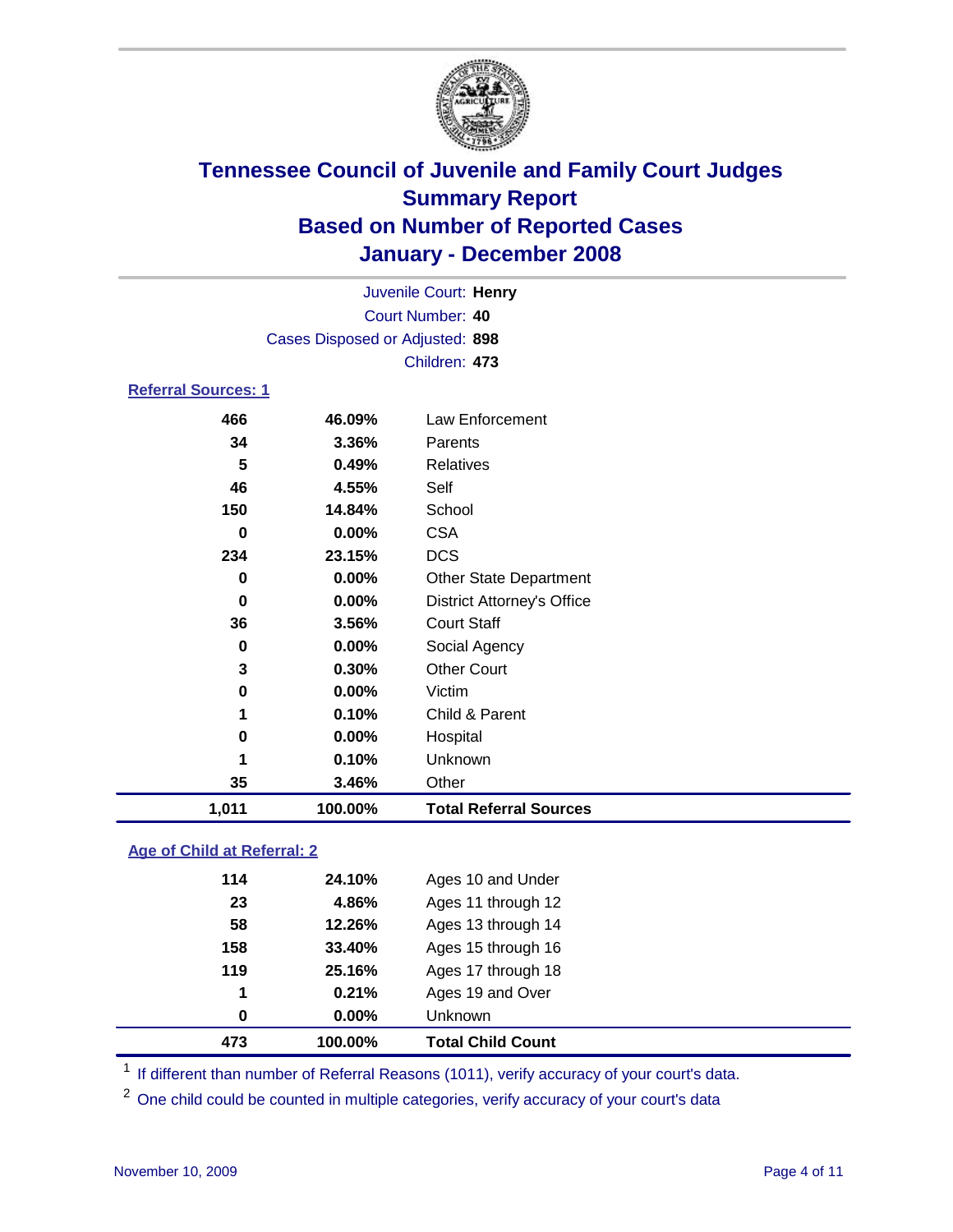

| Juvenile Court: Henry                   |                                 |                          |  |  |  |
|-----------------------------------------|---------------------------------|--------------------------|--|--|--|
|                                         | Court Number: 40                |                          |  |  |  |
|                                         | Cases Disposed or Adjusted: 898 |                          |  |  |  |
|                                         |                                 | Children: 473            |  |  |  |
| Sex of Child: 1                         |                                 |                          |  |  |  |
| 268                                     | 56.66%                          | Male                     |  |  |  |
| 195                                     | 41.23%                          | Female                   |  |  |  |
| 10                                      | 2.11%                           | Unknown                  |  |  |  |
| 473                                     | 100.00%                         | <b>Total Child Count</b> |  |  |  |
| Race of Child: 1                        |                                 |                          |  |  |  |
| 357                                     | 75.48%                          | White                    |  |  |  |
| 64                                      | 13.53%                          | African American         |  |  |  |
| $\mathbf 2$                             | 0.42%                           | Native American          |  |  |  |
| $\mathbf 0$                             | 0.00%                           | Asian                    |  |  |  |
| $\overline{\mathbf{2}}$                 | 0.42%                           | Mixed                    |  |  |  |
| 48                                      | 10.15%                          | Unknown                  |  |  |  |
| 473                                     | 100.00%                         | <b>Total Child Count</b> |  |  |  |
| <b>Hispanic Origin: 1</b>               |                                 |                          |  |  |  |
| 11                                      | 2.33%                           | Yes                      |  |  |  |
| 409                                     | 86.47%                          | <b>No</b>                |  |  |  |
| 53                                      | 11.21%                          | Unknown                  |  |  |  |
| 473                                     | 100.00%                         | <b>Total Child Count</b> |  |  |  |
| <b>School Enrollment of Children: 1</b> |                                 |                          |  |  |  |
| 239                                     | 50.53%                          | Yes                      |  |  |  |
| 21                                      | 4.44%                           | No                       |  |  |  |
| 213                                     | 45.03%                          | Unknown                  |  |  |  |
| 473                                     | 100.00%                         | <b>Total Child Count</b> |  |  |  |

One child could be counted in multiple categories, verify accuracy of your court's data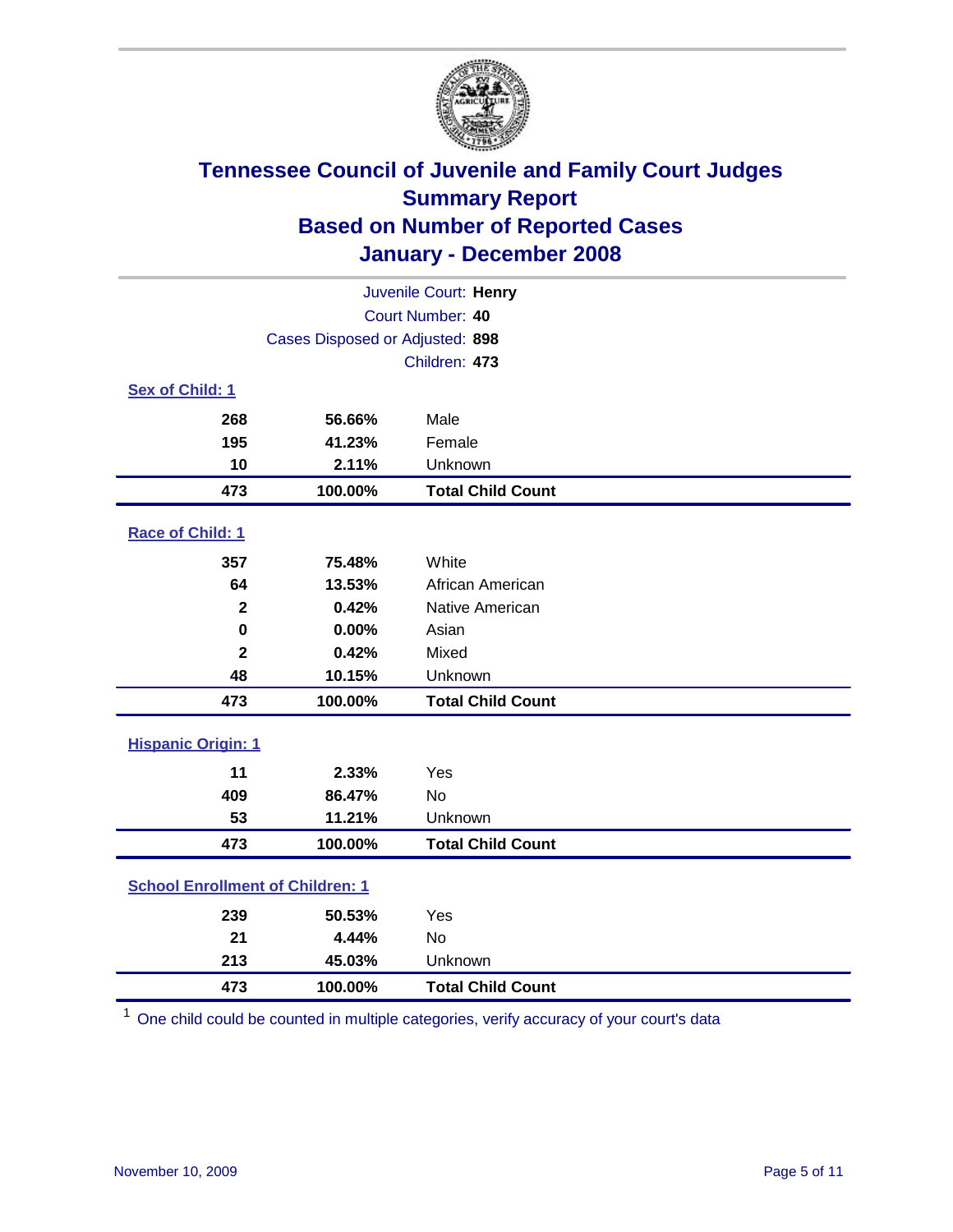

Court Number: **40** Juvenile Court: **Henry** Cases Disposed or Adjusted: **898** Children: **473**

#### **Living Arrangement of Child at Time of Referral: 1**

| 473 | 100.00%  | <b>Total Child Count</b>     |
|-----|----------|------------------------------|
| 3   | 0.63%    | Other                        |
| 235 | 49.68%   | Unknown                      |
| 4   | 0.85%    | Independent                  |
| 0   | $0.00\%$ | In an Institution            |
| 0   | $0.00\%$ | In a Residential Center      |
| 0   | $0.00\%$ | In a Group Home              |
| 9   | 1.90%    | With Foster Family           |
| 7   | 1.48%    | With Adoptive Parents        |
| 22  | 4.65%    | <b>With Relatives</b>        |
| 17  | 3.59%    | <b>With Father</b>           |
| 113 | 23.89%   | With Mother                  |
| 12  | 2.54%    | With Mother and Stepfather   |
| 6   | 1.27%    | With Father and Stepmother   |
| 45  | 9.51%    | With Both Biological Parents |
|     |          |                              |

### **Type of Detention: 2**

| 898          | 100.00%  | <b>Total Detention Count</b> |  |
|--------------|----------|------------------------------|--|
| $\mathbf{2}$ | 0.22%    | Other                        |  |
| 379          | 42.20%   | Does Not Apply               |  |
| 14           | 1.56%    | Unknown                      |  |
| 10           | 1.11%    | <b>Psychiatric Hospital</b>  |  |
| 0            | $0.00\%$ | Jail - No Separation         |  |
| 0            | $0.00\%$ | Jail - Partial Separation    |  |
| 0            | $0.00\%$ | Jail - Complete Separation   |  |
| 10           | 1.11%    | Juvenile Detention Facility  |  |
| 483          | 53.79%   | Non-Secure Placement         |  |
|              |          |                              |  |

<sup>1</sup> One child could be counted in multiple categories, verify accuracy of your court's data

<sup>2</sup> If different than number of Cases (898) verify accuracy of your court's data.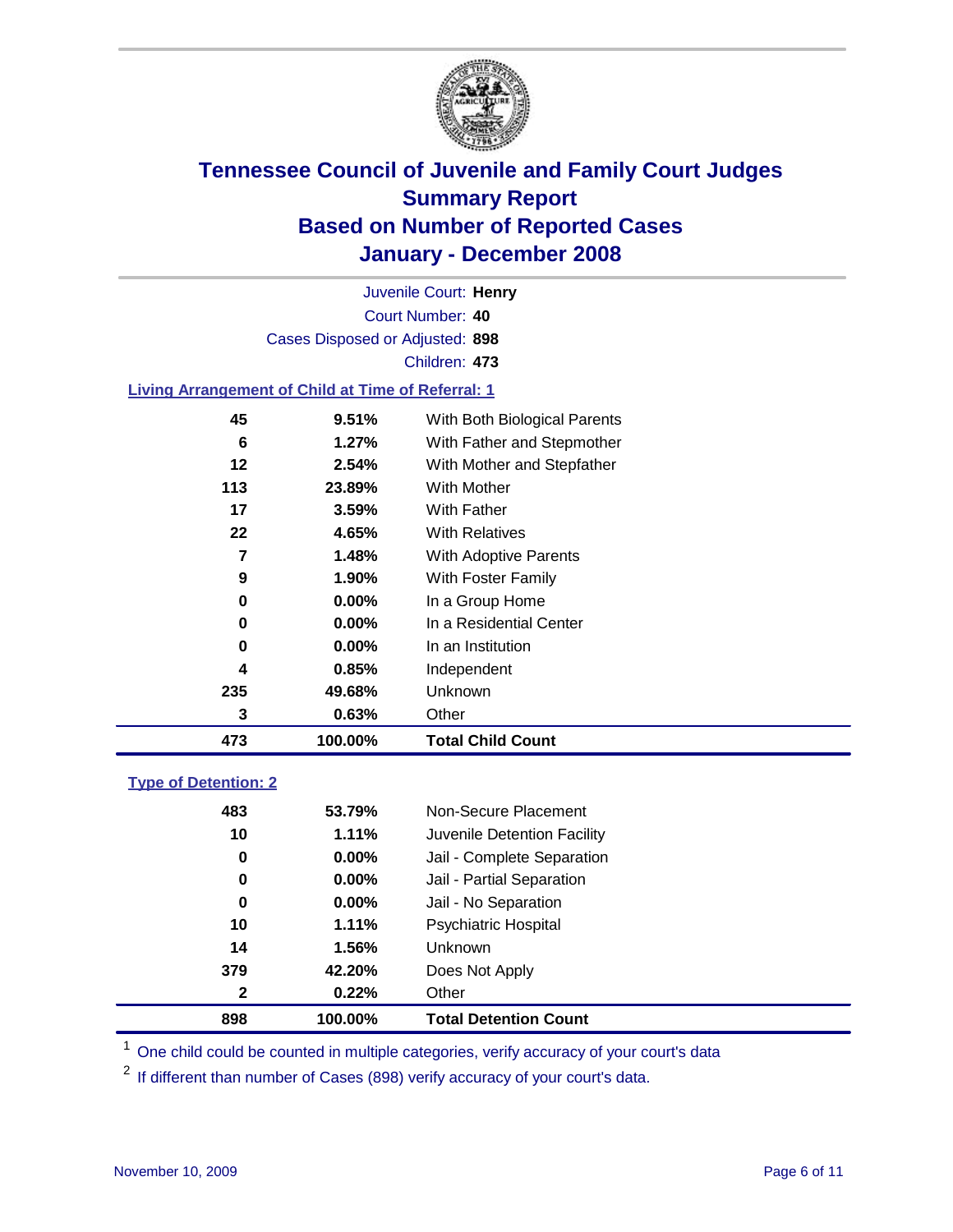

|                                                    | Juvenile Court: Henry |                                      |  |  |  |  |  |
|----------------------------------------------------|-----------------------|--------------------------------------|--|--|--|--|--|
| Court Number: 40                                   |                       |                                      |  |  |  |  |  |
| Cases Disposed or Adjusted: 898                    |                       |                                      |  |  |  |  |  |
|                                                    | Children: 473         |                                      |  |  |  |  |  |
| <b>Placement After Secure Detention Hearing: 1</b> |                       |                                      |  |  |  |  |  |
| 485                                                | 54.01%                | Returned to Prior Living Arrangement |  |  |  |  |  |
| $\bf{0}$                                           | 0.00%                 | Juvenile Detention Facility          |  |  |  |  |  |
| 0                                                  | 0.00%                 | Jail                                 |  |  |  |  |  |
| 0                                                  | 0.00%                 | Shelter / Group Home                 |  |  |  |  |  |
| 11                                                 | 1.22%                 | <b>Foster Family Home</b>            |  |  |  |  |  |
| $\bf{0}$                                           | 0.00%                 | Psychiatric Hospital                 |  |  |  |  |  |
| 25                                                 | 2.78%                 | Unknown                              |  |  |  |  |  |
| 364                                                | 40.53%                | Does Not Apply                       |  |  |  |  |  |
| 13                                                 | 1.45%                 | Other                                |  |  |  |  |  |
| 898                                                | 100.00%               | <b>Total Placement Count</b>         |  |  |  |  |  |
| <b>Intake Actions: 2</b>                           |                       |                                      |  |  |  |  |  |
|                                                    |                       |                                      |  |  |  |  |  |
| 831                                                | 82.20%                | <b>Petition Filed</b>                |  |  |  |  |  |
| 21                                                 | 2.08%                 | <b>Motion Filed</b>                  |  |  |  |  |  |
| 86                                                 | 8.51%                 | <b>Citation Processed</b>            |  |  |  |  |  |
| $\bf{0}$                                           | 0.00%                 | Notification of Paternity Processed  |  |  |  |  |  |
| 50                                                 | 4.95%                 | Scheduling of Judicial Review        |  |  |  |  |  |
| 1                                                  | 0.10%                 | Scheduling of Administrative Review  |  |  |  |  |  |
| 0                                                  | 0.00%                 | Scheduling of Foster Care Review     |  |  |  |  |  |
| $\bf{0}$                                           | 0.00%                 | Unknown                              |  |  |  |  |  |
| 6                                                  | 0.59%                 | Does Not Apply                       |  |  |  |  |  |
| 16                                                 | 1.58%                 | Other                                |  |  |  |  |  |
| 1,011                                              | 100.00%               | <b>Total Intake Count</b>            |  |  |  |  |  |

<sup>1</sup> If different than number of Cases (898) verify accuracy of your court's data.

<sup>2</sup> If different than number of Referral Reasons (1011), verify accuracy of your court's data.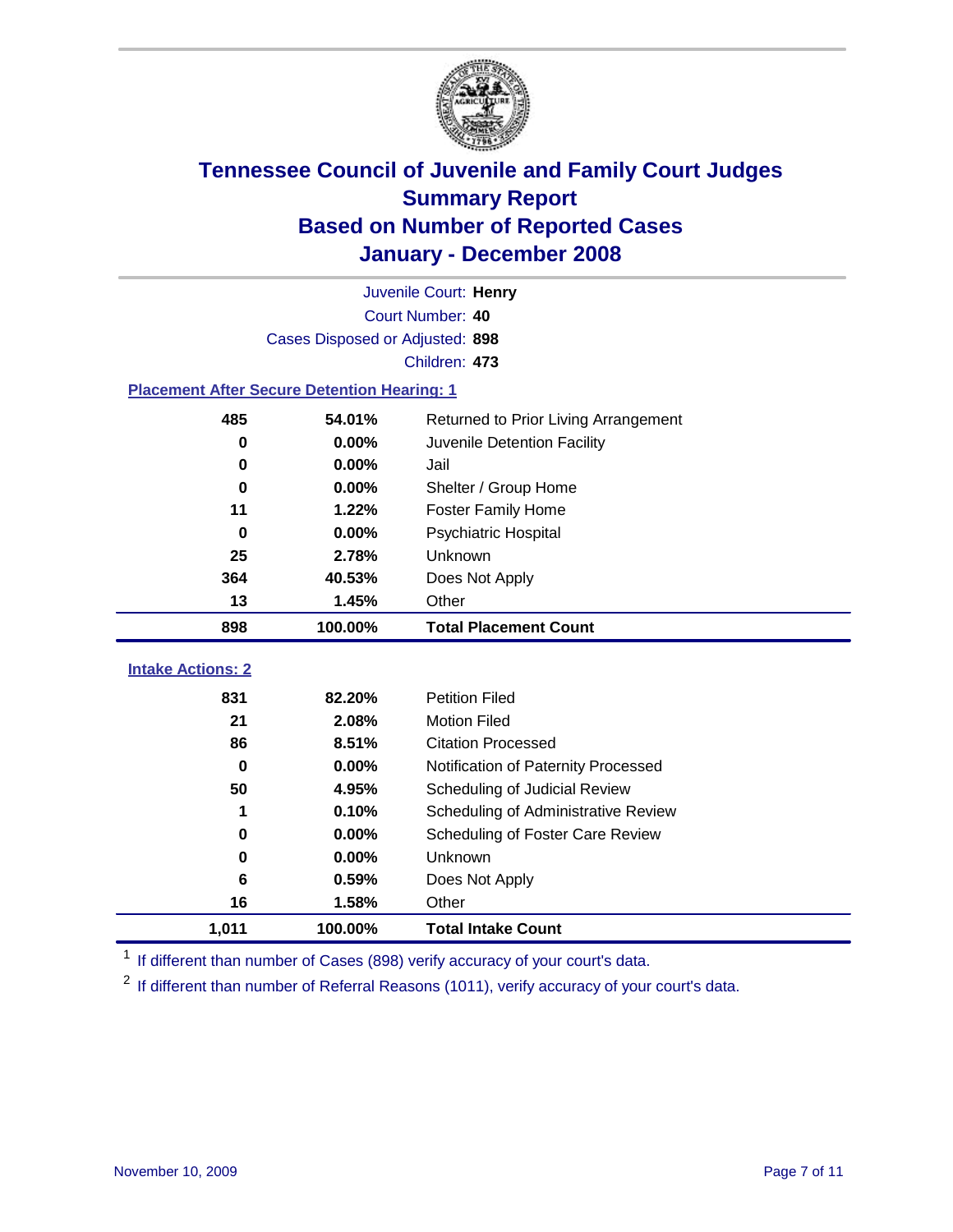

Court Number: **40** Juvenile Court: **Henry** Cases Disposed or Adjusted: **898** Children: **473**

### **Last Grade Completed by Child: 1**

| 0           | 0.00%   | Too Young for School     |
|-------------|---------|--------------------------|
| 0           | 0.00%   | Preschool                |
| 7           | 1.48%   | Kindergarten             |
| 4           | 0.85%   | 1st Grade                |
| $\mathbf 2$ | 0.42%   | 2nd Grade                |
| 1           | 0.21%   | 3rd Grade                |
| 3           | 0.63%   | 4th Grade                |
| 9           | 1.90%   | 5th Grade                |
| 6           | 1.27%   | 6th Grade                |
| 31          | 6.55%   | 7th Grade                |
| 34          | 7.19%   | 8th Grade                |
| 38          | 8.03%   | 9th Grade                |
| 36          | 7.61%   | 10th Grade               |
| 26          | 5.50%   | 11th Grade               |
| 1           | 0.21%   | 12th Grade               |
| 0           | 0.00%   | Non-Graded Special Ed    |
| 5           | 1.06%   | <b>GED</b>               |
| $\mathbf 2$ | 0.42%   | Graduated                |
| 22          | 4.65%   | Never Attended School    |
| 244         | 51.59%  | Unknown                  |
| $\mathbf 2$ | 0.42%   | Other                    |
| 473         | 100.00% | <b>Total Child Count</b> |

### **Enrolled in Special Education: 1**

| 8<br>185 | 1.69%<br>39.11% | Yes<br>No                |  |
|----------|-----------------|--------------------------|--|
| 280      | 59.20%          | Unknown                  |  |
| 473      | 100.00%         | <b>Total Child Count</b> |  |

One child could be counted in multiple categories, verify accuracy of your court's data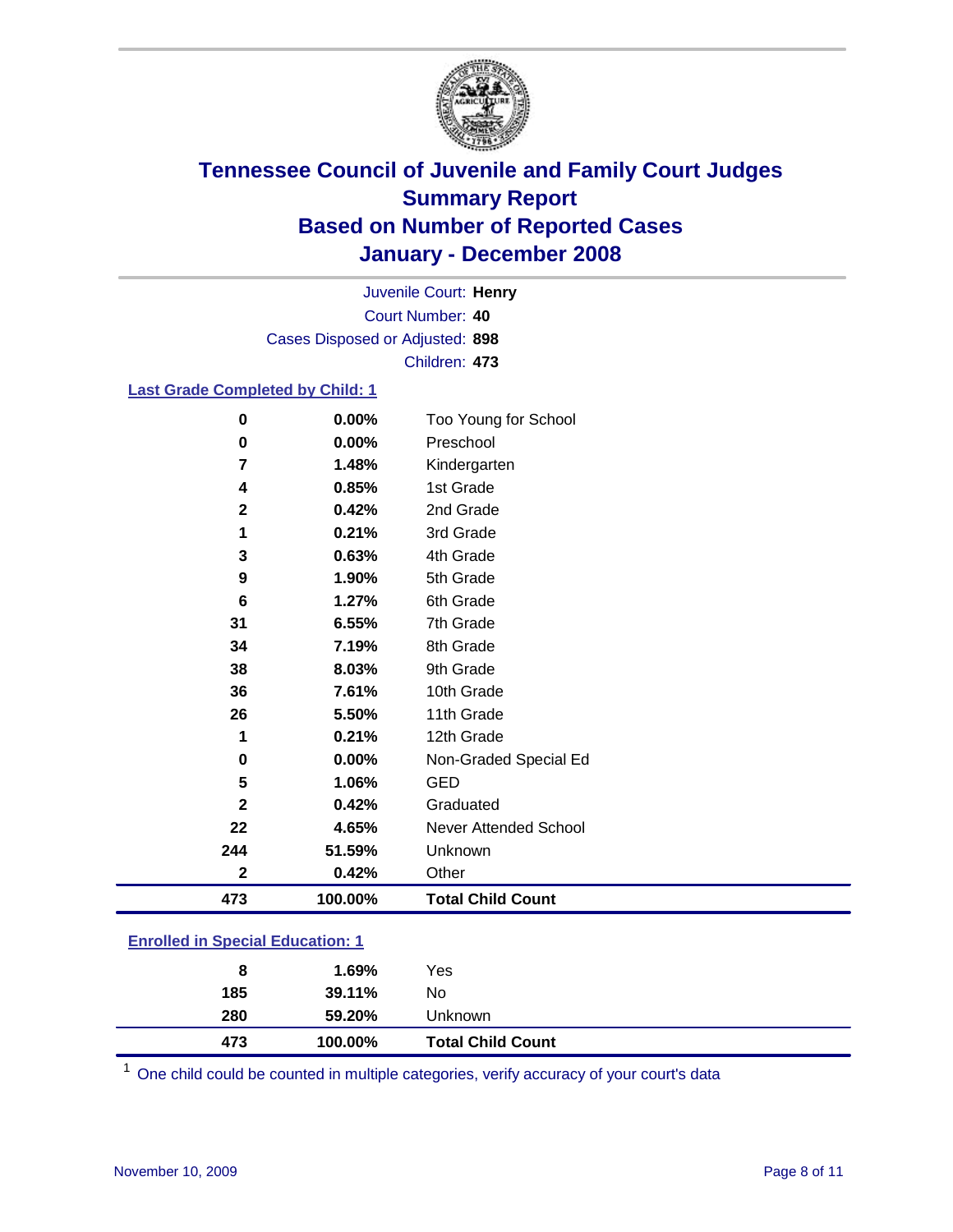

|                              |                                 | Juvenile Court: Henry     |
|------------------------------|---------------------------------|---------------------------|
| Court Number: 40             |                                 |                           |
|                              | Cases Disposed or Adjusted: 898 |                           |
|                              |                                 | Children: 473             |
| <b>Action Executed By: 1</b> |                                 |                           |
| 1,001                        | 99.01%                          | Judge                     |
| 1                            | 0.10%                           | Referee                   |
| 9                            | 0.89%                           | <b>YSO</b>                |
| 0                            | $0.00\%$                        | Other                     |
| 0                            | $0.00\%$                        | Unknown                   |
| 1,011                        | 100.00%                         | <b>Total Action Count</b> |

### **Formal / Informal Actions: 1**

| 123   | 12.17%   | Dismissed                                        |
|-------|----------|--------------------------------------------------|
| 46    | 4.55%    | Retired / Nolle Prosequi                         |
| 231   | 22.85%   | <b>Complaint Substantiated Delinquent</b>        |
| 4     | 0.40%    | <b>Complaint Substantiated Status Offender</b>   |
| 26    | 2.57%    | <b>Complaint Substantiated Dependent/Neglect</b> |
| 0     | $0.00\%$ | <b>Complaint Substantiated Abused</b>            |
| 0     | $0.00\%$ | <b>Complaint Substantiated Mentally III</b>      |
| 0     | $0.00\%$ | Informal Adjustment                              |
| 126   | 12.46%   | <b>Pretrial Diversion</b>                        |
| 0     | $0.00\%$ | <b>Transfer to Adult Court Hearing</b>           |
| 0     | $0.00\%$ | Charges Cleared by Transfer to Adult Court       |
| 0     | $0.00\%$ | Special Proceeding                               |
| 9     | 0.89%    | <b>Review Concluded</b>                          |
| 434   | 42.93%   | Case Held Open                                   |
| 12    | 1.19%    | Other                                            |
| 0     | $0.00\%$ | <b>Unknown</b>                                   |
| 1,011 | 100.00%  | <b>Total Action Count</b>                        |

<sup>1</sup> If different than number of Referral Reasons (1011), verify accuracy of your court's data.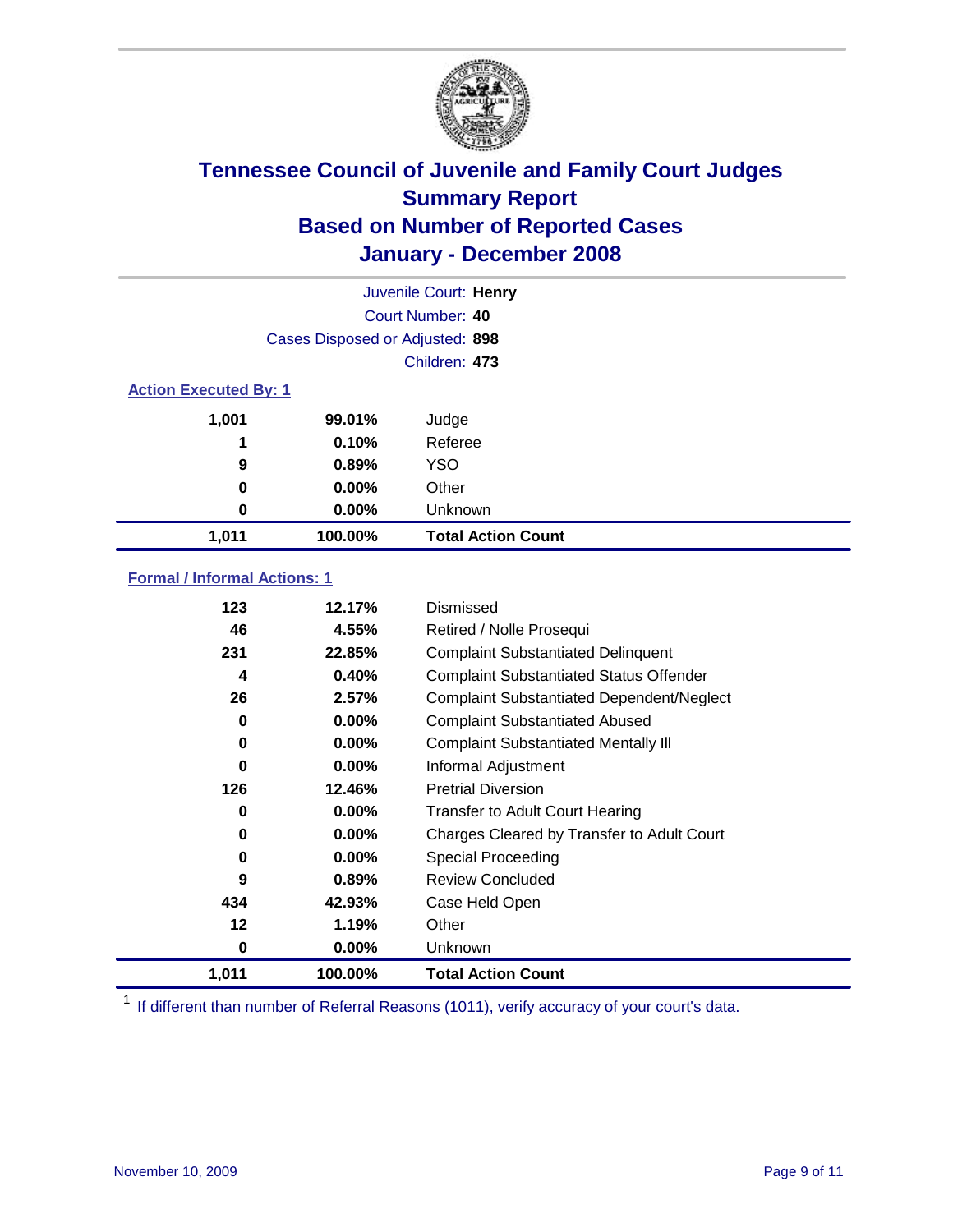

|                       |                                 | Juvenile Court: Henry                                 |
|-----------------------|---------------------------------|-------------------------------------------------------|
|                       |                                 | Court Number: 40                                      |
|                       | Cases Disposed or Adjusted: 898 |                                                       |
|                       |                                 | Children: 473                                         |
| <b>Case Outcomes:</b> |                                 | There can be multiple outcomes for one child or case. |
| 121                   | 5.11%                           | <b>Case Dismissed</b>                                 |
| 46                    | 1.94%                           | Case Retired or Nolle Prosequi                        |
| 0                     | 0.00%                           | Warned / Counseled                                    |
| 410                   | 17.33%                          | <b>Held Open For Review</b>                           |
| 117                   | 4.95%                           | Supervision / Probation to Juvenile Court             |
| 2                     | 0.08%                           | <b>Probation to Parents</b>                           |
| 5                     | 0.21%                           | Referral to Another Entity for Supervision / Service  |
| 231                   | 9.76%                           | Referred for Mental Health Counseling                 |
| 10                    | 0.42%                           | Referred for Alcohol and Drug Counseling              |
| 15                    | 0.63%                           | <b>Referred to Alternative School</b>                 |
| 0                     | 0.00%                           | Referred to Private Child Agency                      |
| 32                    | 1.35%                           | Referred to Defensive Driving School                  |
| 0                     | 0.00%                           | Referred to Alcohol Safety School                     |
| 5                     | 0.21%                           | Referred to Juvenile Court Education-Based Program    |
| 29                    | 1.23%                           | Driver's License Held Informally                      |
| 0                     | 0.00%                           | <b>Voluntary Placement with DMHMR</b>                 |
| 0                     | 0.00%                           | <b>Private Mental Health Placement</b>                |
| 0                     | 0.00%                           | <b>Private MR Placement</b>                           |
| 0                     | 0.00%                           | Placement with City/County Agency/Facility            |
| 5                     | 0.21%                           | Placement with Relative / Other Individual            |
| 1                     | 0.04%                           | Fine                                                  |
| 200                   | 8.45%                           | <b>Public Service</b>                                 |
| 30                    | 1.27%                           | Restitution                                           |
| 0                     | 0.00%                           | <b>Runaway Returned</b>                               |
| 132                   | 5.58%                           | No Contact Order                                      |
| $\bf{0}$              | 0.00%                           | Injunction Other than No Contact Order                |
| 52                    | 2.20%                           | <b>House Arrest</b>                                   |
| 147                   | 6.21%                           | <b>Court Defined Curfew</b>                           |
| 0                     | 0.00%                           | Dismissed from Informal Adjustment                    |
| 0                     | 0.00%                           | <b>Dismissed from Pretrial Diversion</b>              |
| $\bf{0}$              | 0.00%                           | Released from Probation                               |
| 1                     | 0.04%                           | <b>Transferred to Adult Court</b>                     |
| 0                     | 0.00%                           | <b>DMHMR Involuntary Commitment</b>                   |